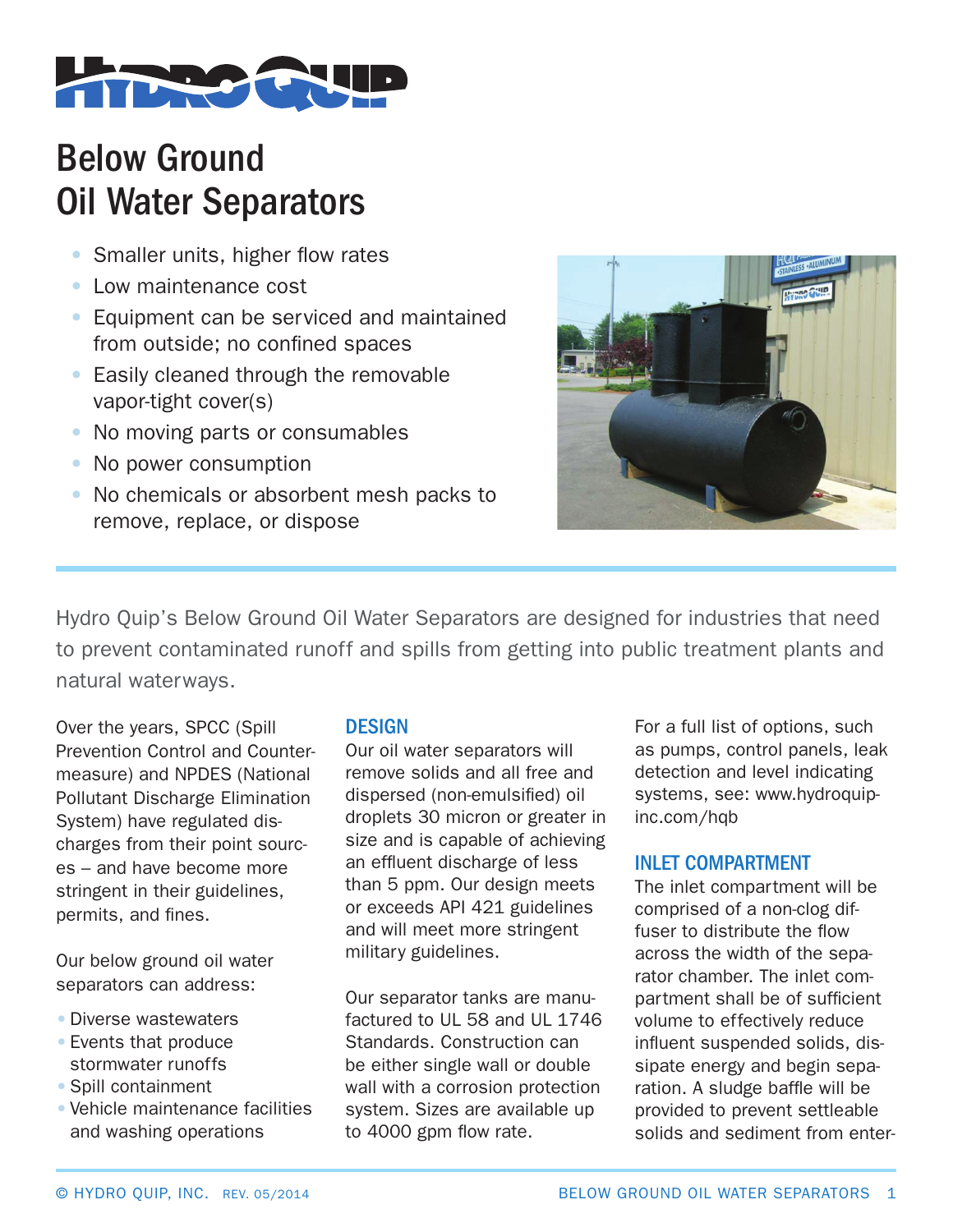ing the separation chamber.

#### SLUDGE CHAMBER

The sludge chamber will be located prior to the separation chamber and will provide adequate volume for the settling of any solids.

#### SEPARATION CHAMBER

The oil separation chamber shall contain the appropriate coalescing media specific to your application. The media, when installed in crossflow, will help meet your SPCC and NPDES limits. It is also capable of achieving a discharge limit of 5ppm in accordance with European Standard EN 858-1.

#### OIL STORAGE RESERVOIR

The waste oil storage shall be an integral part of the separator, and have a capacity of 30% of the total separator volume. The separator will also have an emergency spill capacity of 80% of the total separator volume. Oil will be stored on the surface of the water and can be pumped away when the oil water interface reaches a predetermined depth.

#### CLEAN WATER CHAMBER

A clean water chamber, which allows the water to leave the separator by gravity flow through the clean water drop tube and outlet flange, will be provided.

#### COATINGS

External coatings shall be in accordance with UL1746. Available coatings include FRP, Urethane and STI-P3.

#### MANWAYS AND COVERS

Manways and vaults will provide access into the separator. Each access way will be provided complete with extensions, bolt down cover, gaskets and bolts.

#### VENTS AND HOLD DOWN **STRAPS**

Sufficient size vents will be provided. Optional hold down straps can be provided.

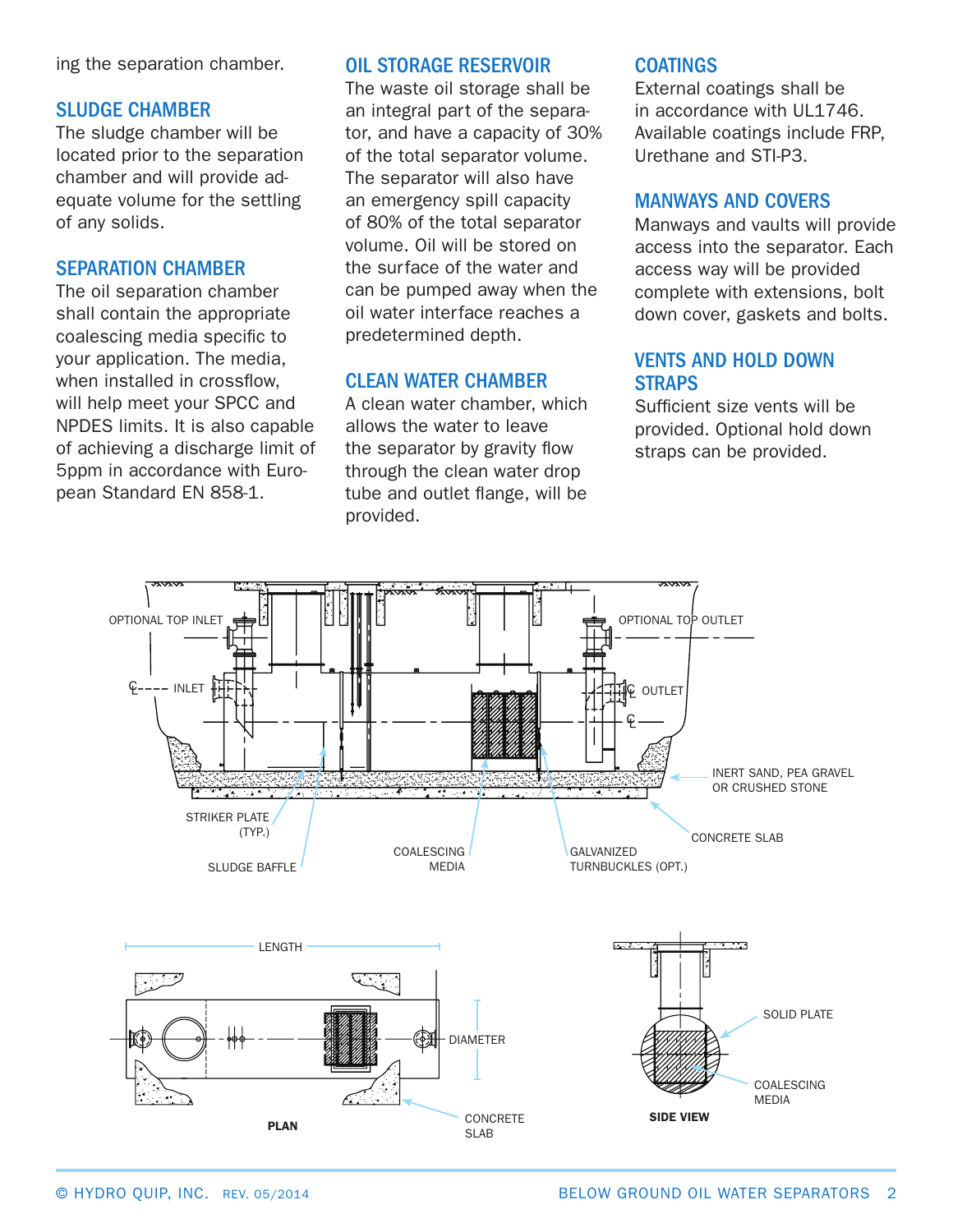## HQB MODEL



## **SPECIFICATIONS**

\*Dimensions are approximate and may vary depending on your application.

| <b>HQB Model</b> | <b>Diameter</b> | <b>Length</b> | <b>Inlet</b> | <b>Outlet</b> | <b>Flow Rate</b><br>(GPM) | <b>Tank Capacity</b><br>(GAL) |
|------------------|-----------------|---------------|--------------|---------------|---------------------------|-------------------------------|
| <b>HQB-342</b>   | 3'6''           | 6' 0"         | 4"           | 4"            | $30 - 60$                 | 350                           |
| <b>HQB-548</b>   | 4'0''           | 6' 0"         | 4"           | 4"            | 55-110                    | 550                           |
| HQB-1048         | 4' 0"           | 10' 9"        | 6"           | 6"            | 100-200                   | 1000                          |
| HQB-2064         | 5' 4"           | 12' 0"        | 6"           | 6"            | 200-400                   | 2000                          |
| HQB-3064         | 5' 4"           | 18' 0"        | 8"           | 8"            | 300-600                   | 3000                          |
| HQB-4064         | 5' 4"           | 24' 0"        | 8"           | 8"            | 400-800                   | 4000                          |
| HQB-5072         | 6' 0"           | 23' 10"       | 10"          | 10"           | 500-1000                  | 5000                          |
| HQB-6072         | 6'0''           | 28' 8"        | 10"          | 10"           | 600-1200                  | 6000                          |
| HQB-7096         | 8'0"            | 18' 8"        | 10"          | 10"           | 700-1400                  | 7000                          |
| HQB-8096         | 8'0"            | 21'6''        | 12"          | 12"           | 800-1600                  | 8000                          |
| HQB-9096         | 8'0''           | 24' 0"        | 12"          | 12"           | 900-1800                  | 9000                          |
| HQB-10096        | 8'0"            | 26' 8"        | 12"          | 12"           | 1000-2000                 | 10000                         |
| HQB-12096        | 8' 0"           | 32' 0"        | 12"          | 12"           | 1200-2400                 | 12000                         |
| HQB-15120        | 10' 0"          | 25' 6"        | 14"          | 14"           | 1500-3000                 | 15000                         |
| HQB-20120        | 10' 0"          | 34' 0"        | 18"          | 18"           | 2000-4000                 | 20000                         |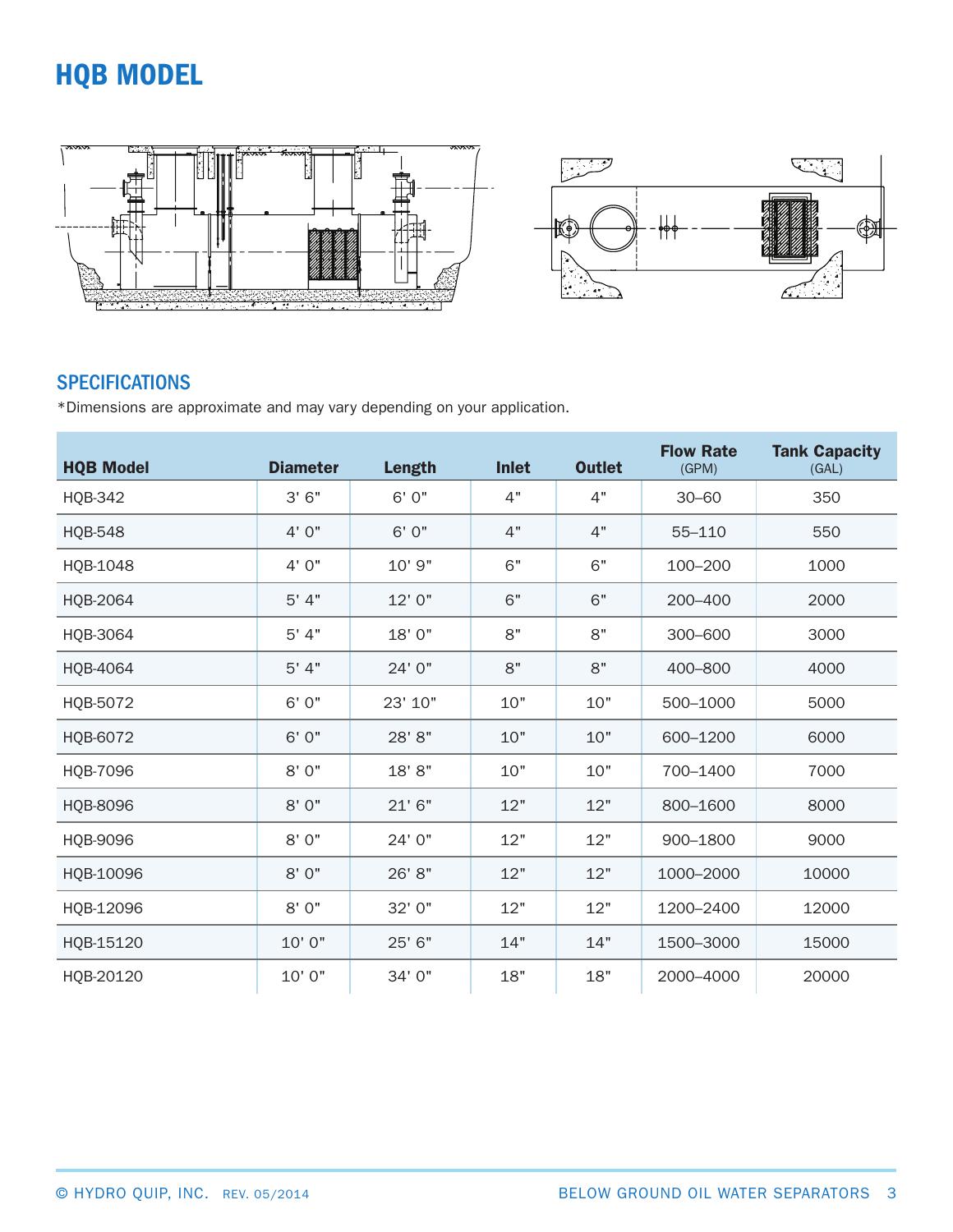## **HQBP MODEL WITH EFFLUENT PUMP OUT CHAMBER**



### **SPECIFICATIONS**

\*Dimensions are approximate and may vary depending on your application.

| <b>HQBP Model</b> | <b>Diameter</b> | <b>Length</b> | <b>Inlet</b> | <b>Outlet</b> | <b>Flow Rate</b><br>(GPM) | <b>Tank Capacity</b><br>(GAL) |
|-------------------|-----------------|---------------|--------------|---------------|---------------------------|-------------------------------|
| <b>HQBP-342</b>   | 3'6''           | 7'0"          | 4"           | 4"            | $30 - 60$                 | 350                           |
| <b>HQBP-548</b>   | 4' 0"           | 9'0"          | 4"           | 4"            | 55-110                    | 550                           |
| HQBP-1048         | 4'0''           | 14' 0"        | 6"           | 6"            | 100-200                   | 1000                          |
| HQBP-2064         | 5' 4"           | 15' 0"        | 6"           | 6"            | 200-400                   | 2000                          |
| HQBP-3064         | 5' 4"           | $21'$ 4"      | 8"           | 8"            | 300-600                   | 3000                          |
| HQBP-4064         | 5' 4"           | 28' 8"        | 8"           | 8"            | 400-800                   | 4000                          |
| HQBP-5072         | 6' 0"           | 28' 8"        | 8"           | 8"            | 500-1000                  | 5000                          |
| HQBP-6072         | 6' 0"           | 34' 0"        | 10"          | 10"           | 600-1200                  | 6000                          |
| HQBP-7096         | 8'0''           | 22' 0"        | 10"          | 10"           | 700-1400                  | 7000                          |
| <b>HQBP-8096</b>  | 8'0''           | 24' 6"        | 12"          | 12"           | 800-1600                  | 8000                          |
| HQBP-9096         | 8'0''           | 28' 8"        | 12"          | 12"           | 900-1800                  | 9000                          |
| HQBP-10096        | 8'0''           | 32' 0"        | 12"          | 12"           | 1000-2000                 | 10000                         |
| HQBP-12096        | 8'0''           | 38' 9"        | 12"          | 12"           | 1200-2400                 | 12000                         |
| HQBP-15120        | 10' 0"          | 32' 8"        | 14"          | 14"           | 1500-3000                 | 15000                         |
| HQBP-20120        | 10' 0"          | 38' 9"        | 18"          | 18"           | 2000-4000                 | 20000                         |